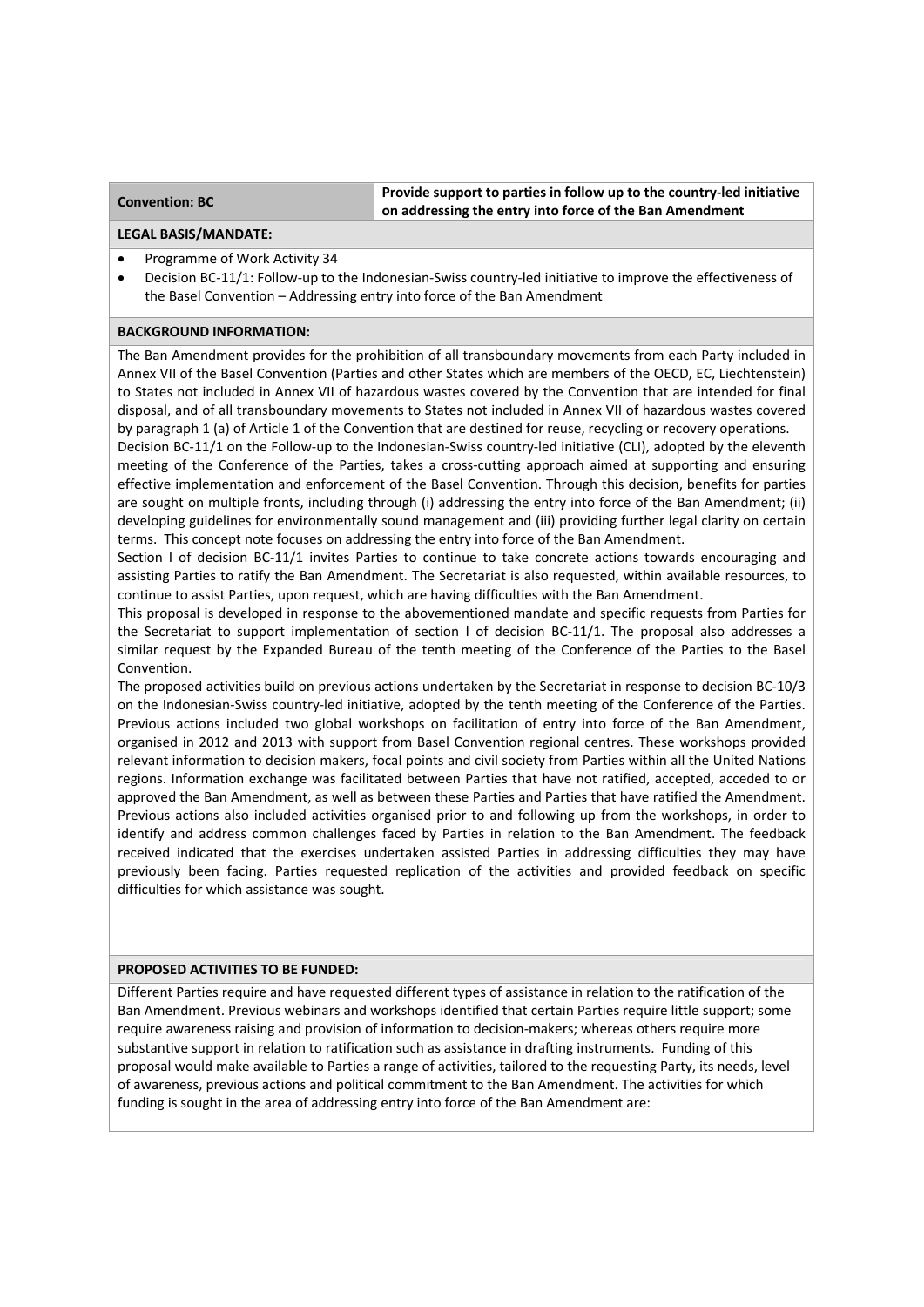## **1. Global/regional workshops to Support Parties in the ratification of the Ban Amendment (2 workshops)**

- Two workshops would be planned to encourage information exchange and exchanges of experiences on the effects of the entry into force and implementation of the Ban Amendment. The workshops would also inform on Parties' rights to prohibit the import of hazardous wastes or other wastes and to define additional wastes as hazardous, and include practical exercises. This will raise awareness of the Amendment and the Basel Convention, as well as how Parties may decide to use the relevant provisions in conjunction with the Ban Amendment.
- The workshop programme would build on the model used in the previous two global workshops and include sessions on presentation of information on common challenges, case studies from Parties that have ratified the Ban Amendment, experience‐sharing, practical exercises on implementation of the Basel Convention and the Ban Amendment, discussion on challenges and barriers leading to ratification and possible solutions, including concrete examples; identification of elements for a 'National Roadmap' towards ratification of the Ban Amendment and other issues.
- The workshop could also include some additional activities to specifically build on the needs and issues identified at the previous global workshops and webinars. Collaboration with BCRCs would be sought for administrative and logistical arrangements for the workshop, as well as support in information collection and exchange prior to and after the workshop.

# 2. Facilitation, upon request from parties, in cooperation with the Regional Centres and key partners, of **the follow‐up activities to support the ratification and implementation of the Ban Amendment at national level:**

- Upon request and/or following requests and recommendations transmitted during workshops, webinars, online activities and other means, the Secretariat would support the BCRCs, within available funds and capacity, to respond to Parties' needs and requests on the Ban Amendment.
- Secretariat assistance as a resource person during face‐to‐face national consultations and activities would be available, in addition to the online activities, to address Parties' needs, in particular as relates to awareness raising among decision-makers. Assistance and advice could be provided through:
- Liaison with the Permanent Missions in Geneva of concerned Parties, on request, for information sharing and awareness raising;
- Participation in national dialogues and consultations by an appropriate representative of the Secretariat, as a resource person;
- Liaison and cooperation with activities undertaken by other relevant initiatives as appropriate e.g. the Nordic Initiative, demarches by the Indonesian and Swiss governments.

# **3. Webinars, online consultations and teleconferences**

 A series of online activities would be organized, in support of the workshops and aiming to address a broader than the audience of the workshops as these would include law and policy makers, including legislative and administrative authorities from Basel Convention Parties as well as civil society and industry.

# **RESULTS TO BE ACHIEVED:**

- Parties have understanding on the steps and procedures necessary for the ratification of the Ban Amendment;
- Number of parties ratified the Ban Amendment;
- Parties are aware of their rights to prohibit the import of hazardous wastes or other wastes and to define additional wastes;
- Parties received hand‐on training on the implementation on transboundary movement procedures; and
- Parties, which are having difficulties in ratifying the Ban Amendment received technical assistance support.